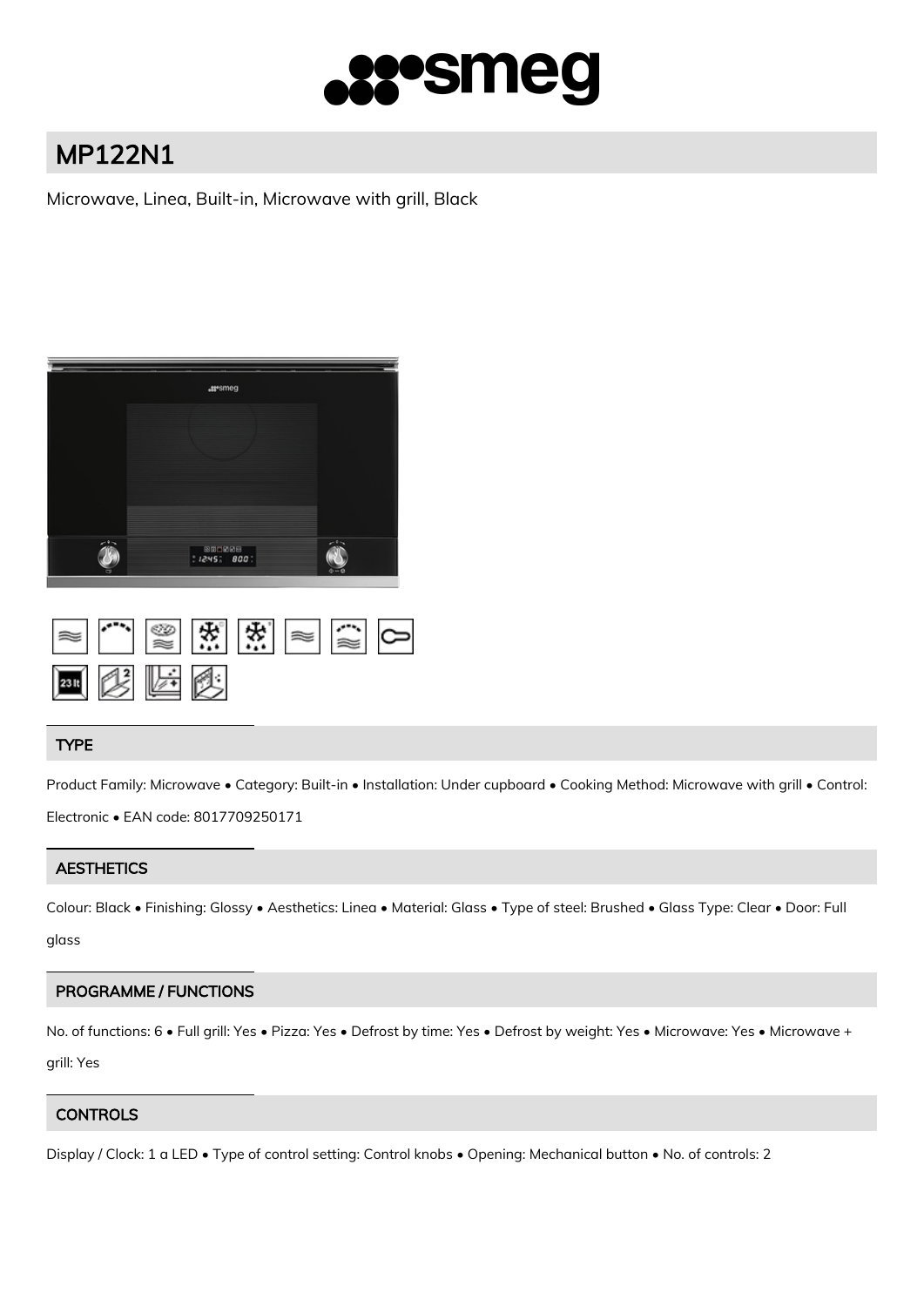#### **OPTIONS**

Timer: Electronic • Time-setting options: Start and stop • End of cooking acoustic alarm: Yes • Showroom demo option: Yes • Controls Lock / Child Safety: Yes

## TECHNICAL FEATURES

Cavity material: Stainless steel • Gross volume: 23 l • No. of lights: 1 • Light type: Incandescent • Light Power: 20 W • Light when door is opened: Yes • Door opening: Side-opening • Total no. of door glasses: 2 • Cooling system: Tangential • Ceramic base: Yes • Grill type: Heating element • Tilting grill: Yes • Grill - power: 1250 W • Microwave effective power: 850 W • Safety Thermostat: Yes • Microwave screen protection: Yes • Microwave stops when door is opened: Yes

#### PERFORMANCE / ENERGY LABEL

Net volume: 22 l

#### ELECTRICAL CONNECTION

Nominal power: 2700 W • Voltage (V): 220-240 V • Frequency (Hz): 50 Hz • Power supply cable length: 150 cm

## ALSO AVAILABLE

## LOGISTIC INFORMATION

Dimensions of the product (mm): 390x595x334 • Width (mm): 595 mm • Depth (mm): 334 mm • Net weight (kg): 22.000 kg •

Gross weight (kg): 23.900 kg • Product Height (mm): 390 mm

#### ACCESSORIES INCLUDED

Grid: 1

#### **OPTIONAL**

KITMP38: Bar, MicrowavesKITPLATE: Chefplate, Microwaves